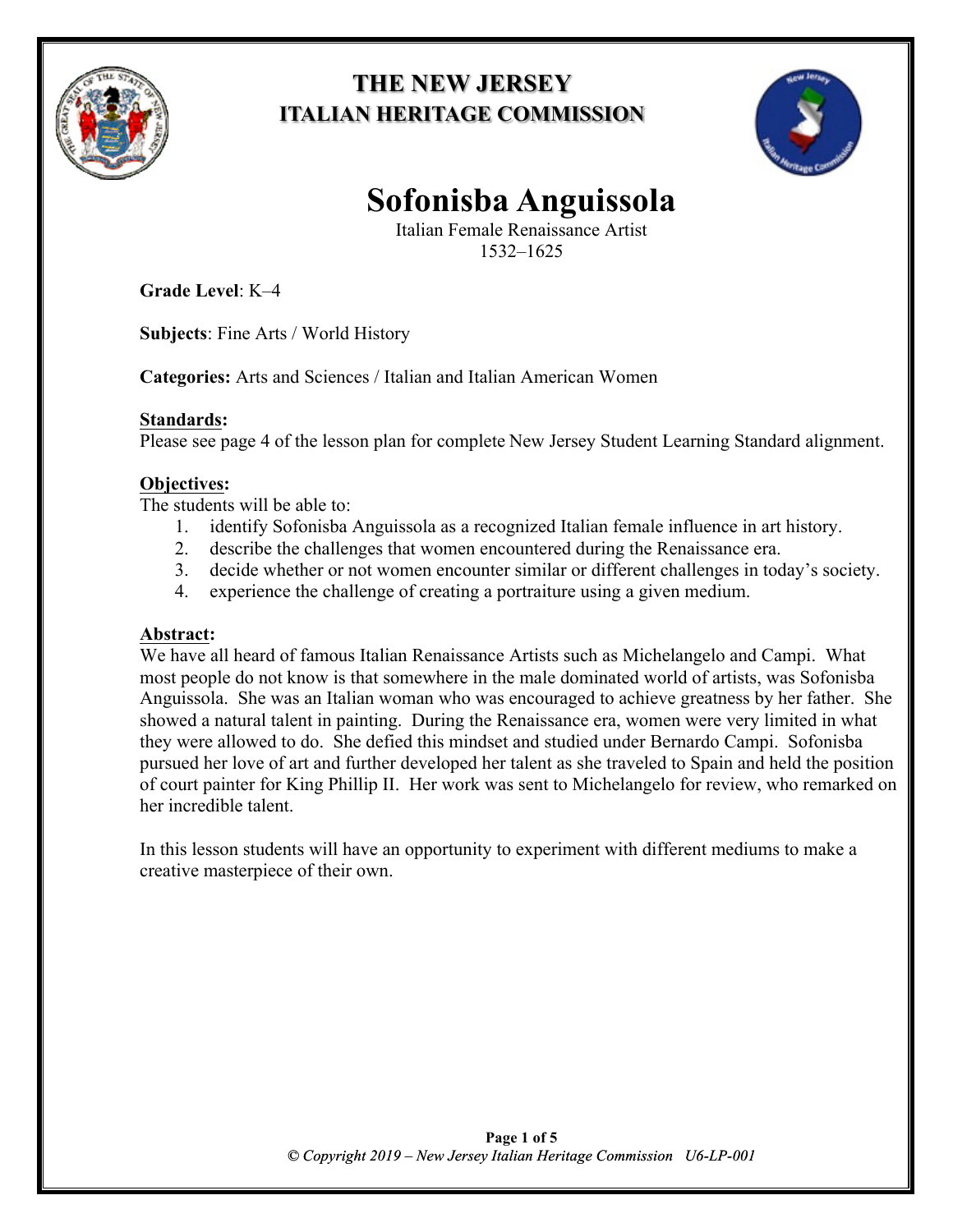#### **Background:**

Sofonisba Anguissola was born in Cremona, Italy, in 1532. She was one of six daughters of a Genoese nobleman. Her father encouraged his daughters to achieve excellence in all they did. This was unusual given the fact that women during the Renaissance period generally led a quiet, private life of sewing, knitting, and other household duties rather than pursuing public careers. Five of the six daughters were artists. Sofonisba, however, was the most well-known. Her father sent her drawings to Michelangelo for critique. At age 11, her father sent her to study art under mentor Bernardino Campi. During the Renaissance era, female artists were not allowed to study "live nude" subjects and therefore not allowed to paint in cathedrals or paint historical events which were the primary subjects in such works of art. (*The teacher should consider the age appropriateness of the previous sentence before sharing it with the class.)* She later acquired, with her father's help, the position of Lady-in-Waiting for the Queen of Spain in Madrid. In her early 20s, she was appointed court painter by King Phillip II. She held this position for 14 years.

While in Spain, Sofonisba married the brother of the Viceroy of Sicily. After his death, Sofonisba returned to Italy and remarried a Genoese ship captain in Genoa. Sofonisba continued to paint. After the death of her second husband, she retired and moved to Palermo, Sicily. Here she was visited by the famous artist, Van Dyck. Sofonisba was well supported by money left her by her second husband as well as her own pension from King Phillip II and lived comfortably until her death at the age of 95.

Sofonisba Anguissola is credited as being the first woman to have an international reputation as a painter of portraiture.

#### **Procedures:**

- I. Have the students discuss the following: Many children have hobbies such as sports, dancing, or playing an instrument. Many children today start their hobbies at a young age and many are involved in multiple hobbies. Would you enjoy being sent to a far away place to become more proficient? Would you feel comfortable without your parents and siblings? Would you become homesick?
- II. Explain to the students that the focus of this lesson is to learn about a young Italian woman who is credited as being the first female artist during the Renaissance Period.
- III. Discuss with the students the background information on Sofonisba Anguissola and present an overview of the Renaissance. Define the role of a Lady-in-Waiting and a Viceroy.
	- a. **Lady-in-Waiting** a lady who is in attendance upon a queen or princess.
	- b. **Viceroy** a person appointed to rule a country or province as the deputy of the sovereign. Vice, means second in command and the suffix "roy" is derived from royal or "rex" meaning king.
- IV. Discuss with the students the assumed role of women during the Renaissance Era and the difficulties they overcame to pursue a professional career.
- V. Ask the students the following question: Do women today face similar types of difficulties or are they accepted equally in the professional world, be it business, sports, or the arts?
- VI. Explain to the students that artists use many types of mediums and styles and therefore creating art varies from artist to artist.

**Page 2 of 5** *© Copyright 201 2019 – New Jersey Italian Heritage Commission U6 U6-LP-001*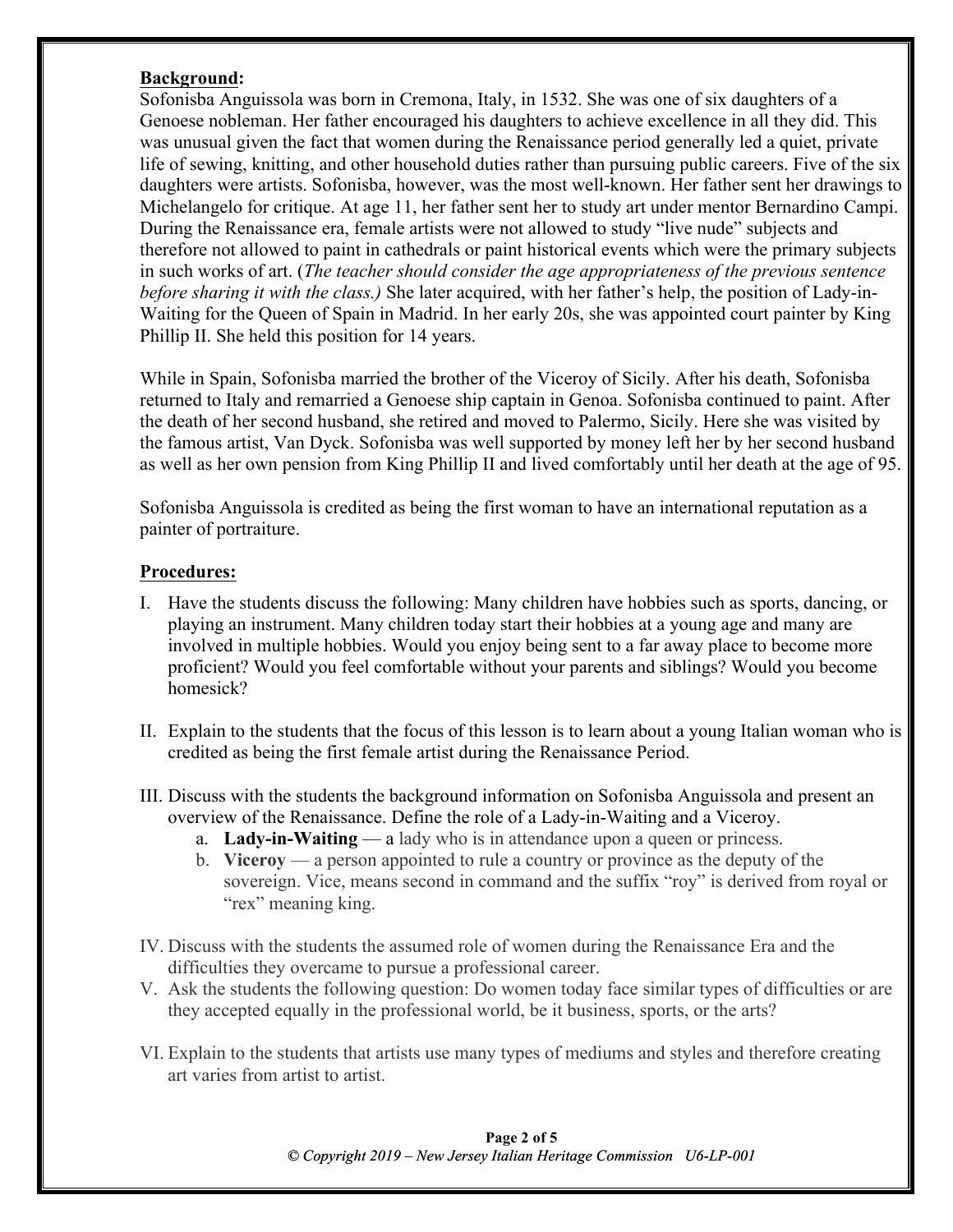- VII. Explain that Sofonisba focused her paintings on portraits of people although some artists focus on landscape, historical events, or objects, just to name a few specialties.
- VIII. Invite the students to join in a portraiture activity. Assign each student a partner and have them work simultaneously to create a portrait of each other.
	- a. The teacher may decide what medium the students should use based upon materials they have available such as paints, crayons, pencils, or markers.
- IX. Upon completion of their portraits, the students should present their works of art with the rest of the class. The teacher should ask the students to discuss what difficulties they encountered during the project. The teacher may also want to use these as part of a bulletin board display.

#### **Assessment:**

Review the portraits completed by each student. At this age, students are still developing their art skills and should only be assessed for a serious attempt of the project.

#### **Extensions:**

Have the students explore works of art by Sofonisba Anguissola via the internet. https://www.wga.hu/frames-e.html?/html/a/anguisso/index.html

# **New Jersey Student Learning Standards Visual and Performing Arts Standards**

- 1.2.2.A.1 Identify characteristic theme-based works of dance, music, theatre, and visual art, such as artworks based on the themes of family and community, from various historical periods and world cultures.
- 1.2.2.A.2 Identify how artists and specific works of dance, music, theatre, and visual

art reflect, and are affected by, past and present cultures.1.2.5.A.1 Recognize works of dance, music, theatre, and visual art as a reflection of societal values and beliefs.

- 1.2.5.A.2 Relate common artistic elements that define distinctive art genres in dance, music, theatre, and visual art.
- 1.2.5.A.3 Determine the impact of significant contributions of individual artists in dance, music, theatre, and visual art from diverse cultures throughout history.

# **New Jersey Student Learning Standards English Language Arts**

RI.K.3 With prompting and support, describe the connection between two individuals, events, ideas, or pieces of information in a text.

> **Page 3 of 5** *© Copyright 201 2019 – New Jersey Italian Heritage Commission U6 U6-LP-001*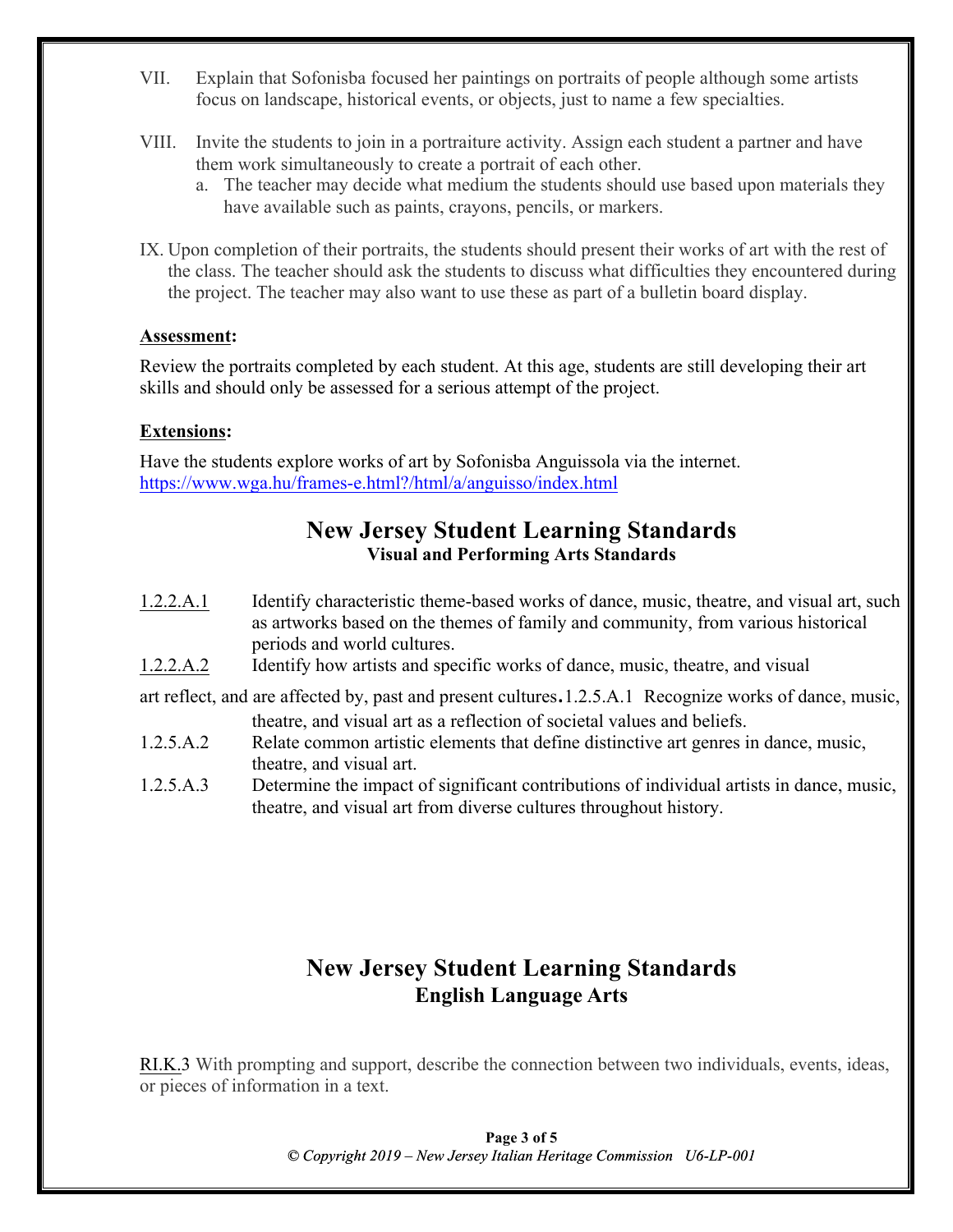RI.K.4 With prompting and support, ask and answer questions about unknown words in a text.

RI.1.3 Describe the connection between two individuals, events, ideas, or pieces of information in a text.

RI.1.4 Ask and answer questions to help determine or clarify the meaning of words and phrases in a text.

RI.2.3 Describe the connection between a series of historical events, scientific ideas or concepts, or steps in technical procedures in a text.

RI.2.4 Determine the meaning of words and phrases in a text relevant to a *grade 2 topic or subject area*

RI.3.3 Describe the relationship between a series of historical events, scientific ideas or concepts, or steps in technical procedures in a text, using language that pertains to time, sequence, and cause/effect.

RI.3.4 Determine the meaning of general academic and domain-specific words and phrases in a text relevant to a *grade 3 topic or subject area*.

RI.4.3 Explain events, procedures, ideas, or concepts in a historical, scientific, or technical text, including what happened and why, based on specific information in the text.

RI.4.4 Determine the meaning of general academic and domain-specific words or phrases in a text relevant to a *grade 4 topic or subject area*.

SL.K.2 Confirm understanding of a text read aloud or information presented orally or through other media by asking and answering questions about key details and requesting clarification if something is not understood.

SL.K.5 Add drawings or other visual displays to descriptions as desired to provide additional detail.

SL.1.2 Ask and answer questions about key details in a text read aloud or information presented orally or through other media.

SL.1.5 Add drawings or other visual displays to descriptions when appropriate to clarify ideas, thoughts, and feelings.

SL.2.2 Recount or describe key ideas or details from a text read aloud or information presented orally or through other media.

SL.2.3 Ask and answer questions about what a speaker says in order to clarify comprehension, gather additional information, or deepen understanding of a topic or issue.

SL.3.2 Determine the main ideas and supporting details of a text read aloud or information presented in diverse media and formats, including visually, quantitatively, and orally.

SL.3.3 Ask and answer questions about information from a speaker, offering appropriate elaboration and detail.

> **Page 4 of 5** *© Copyright 201 2019 – New Jersey Italian Heritage Commission U6 U6-LP-001*